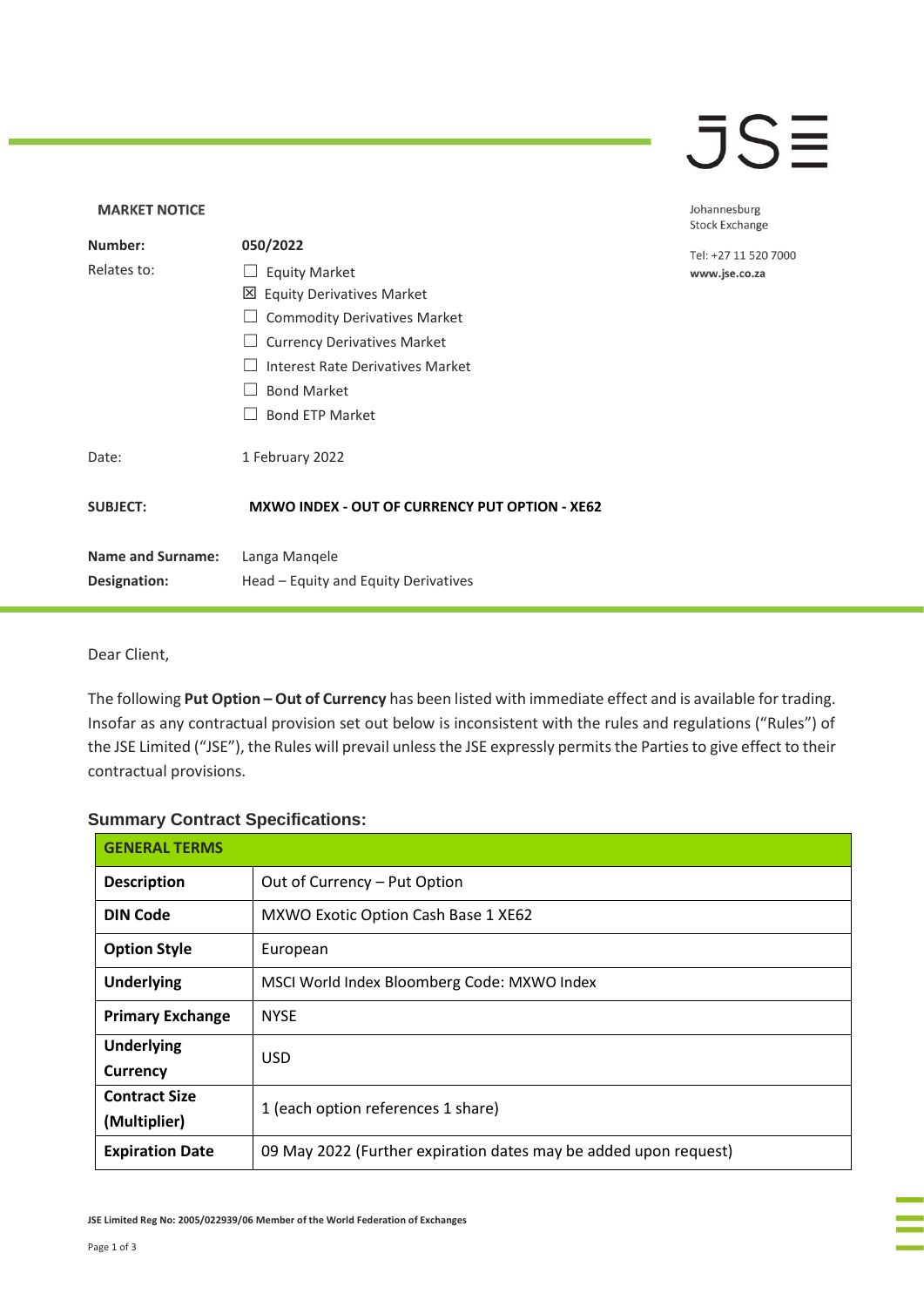# $JSE$

÷

à,

| <b>Settlement Method</b>                 | Cash Settled                                                                                                                    |
|------------------------------------------|---------------------------------------------------------------------------------------------------------------------------------|
| <b>Minimum Price</b><br><b>Movement</b>  | ZAR 0.01                                                                                                                        |
| <b>Quotations</b>                        | 0.00 (Two decimal places)                                                                                                       |
| <b>TERMS &amp; CONDITIONS - OPTION 1</b> |                                                                                                                                 |
| <b>Type</b>                              | Put                                                                                                                             |
| <b>Buyer</b>                             | The Long Party to the Can-Do Option                                                                                             |
| <b>Seller</b>                            | The Short Party to the Can-Do Option                                                                                            |
| <b>Strike Price</b>                      | USD 2600.19                                                                                                                     |
| <b>PROCEDURE FOR EXERCISE</b>            |                                                                                                                                 |
| <b>Automatic Exercise</b>                | Applicable                                                                                                                      |
| <b>Valuation and</b>                     | Official closing time as published by the Underlying Listed Exchange on the Final                                               |
| <b>Expiration Time</b>                   | <b>Valuation Date</b>                                                                                                           |
|                                          | Note: If the official closing time of the underlying exchange falls outside the JSE                                             |
|                                          | trading hours, the contract will close-out on the following JSE business day using the<br>previous day's official closing price |
| <b>Final Valuation</b>                   |                                                                                                                                 |
| <b>Date</b>                              | 06 May 2022                                                                                                                     |
| <b>Expiration Date</b>                   | 09 May 2022                                                                                                                     |
| <b>Reference Price</b>                   | Official closing price as published by the Underlying Exchange on the Final Valuation<br>Date                                   |
| <b>Expiration Currency</b>               | Arithmetic average of 10 iterations of the Underlying Currency spot price taken every                                           |
| <b>Reference (FX)</b>                    | 30 seconds for a period of 5 minutes on the Expiration Date, commencing 09:55am<br>ending at 10:00am New York time.             |
| <b>SETTLEMENT TERMS</b>                  |                                                                                                                                 |
| <b>Cash Settlement</b>                   | Applicable                                                                                                                      |
| <b>Settlement</b>                        |                                                                                                                                 |
| <b>Currency</b>                          | South African Rand (ZAR)                                                                                                        |
| <b>Cash Settlement</b>                   | The amount determined on the Valuation Date at the Valuation Time, in accordance                                                |
| <b>Amount</b>                            | with the following formula:                                                                                                     |
|                                          | [Number of Option Contracts * Multiplier *                                                                                      |
|                                          | ${mag(0, Strike_{put} - Index_{final})}$ *FX                                                                                    |
| <b>Business Days</b>                     | Johannesburg and New York                                                                                                       |
| <b>Business Day</b>                      | Following (Cash flows that fall on a non-business day are assumed to be distributed                                             |
| <b>Convention</b>                        | on the following business day)                                                                                                  |